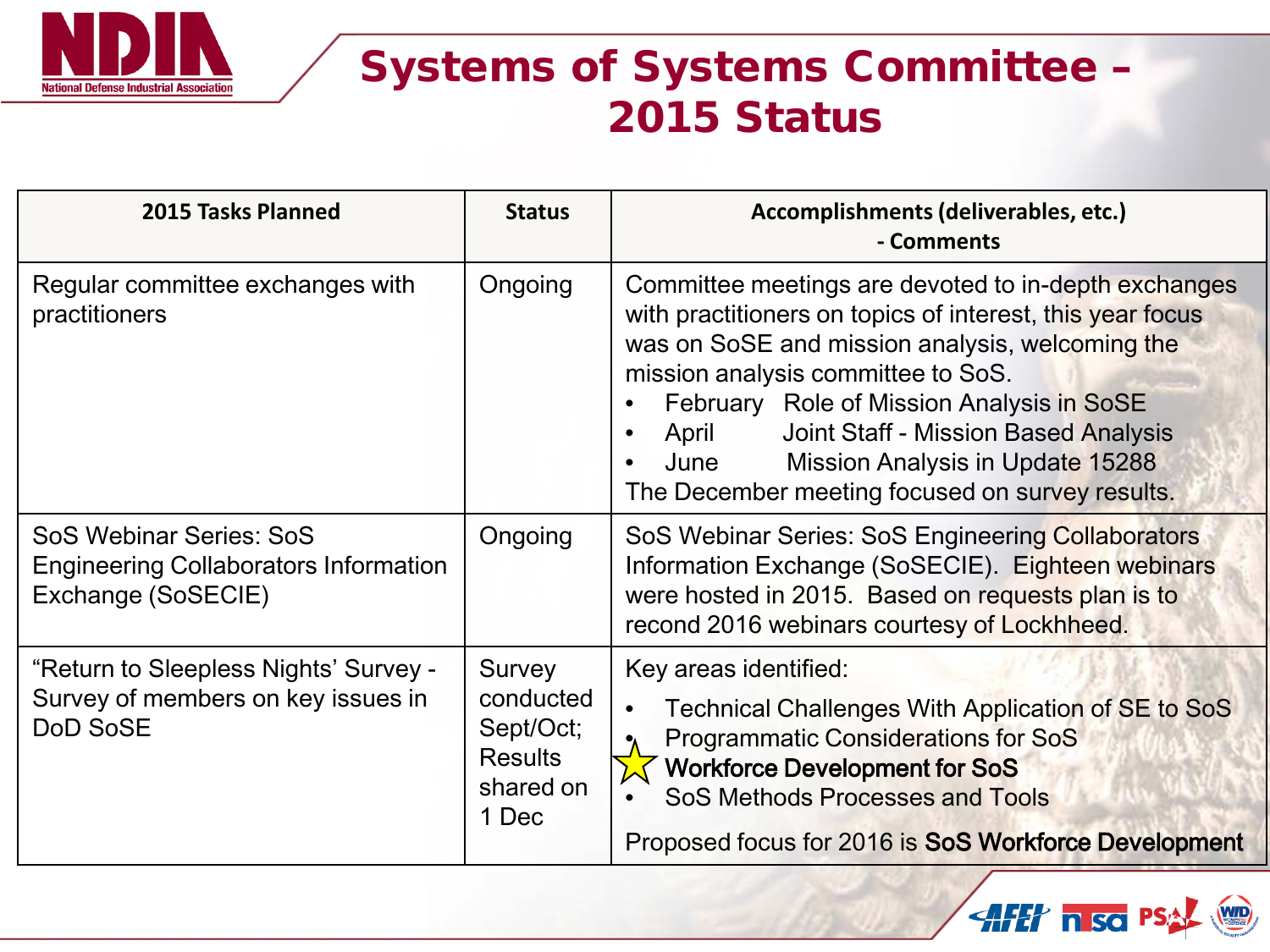

### Systems of Systems Committee - 2016 Task Plan

HH nso F

#### **Proposed 2016 Tasks Bullet Bullet Bullet Bullet Deliverables / Products**

**Schedule / Resources Issues/Concerns** • Regular committee exchanges with practitioners • SoS Webinar Series: SoS Engineering Collaborators Information Exchange (SoSECIE) • Coordination with INCOSE SoS Committee • Task Team: SoS Workforce Development • Bi-Monthly Meetings featuring new practitioner experiences • Bi-weekly SoS Webinars • Regular Updates: SoS SE Committee Area on NDIA SE division Website • Presentations on SoS SE Committee Area on NDIA **Website** • SoS Presentation for SoSECIE on DASD SE Website; with recordings • SoS Workforce Development Task Plan and Products (TBD) Request feedback in interest in the SoS Workforce Development task area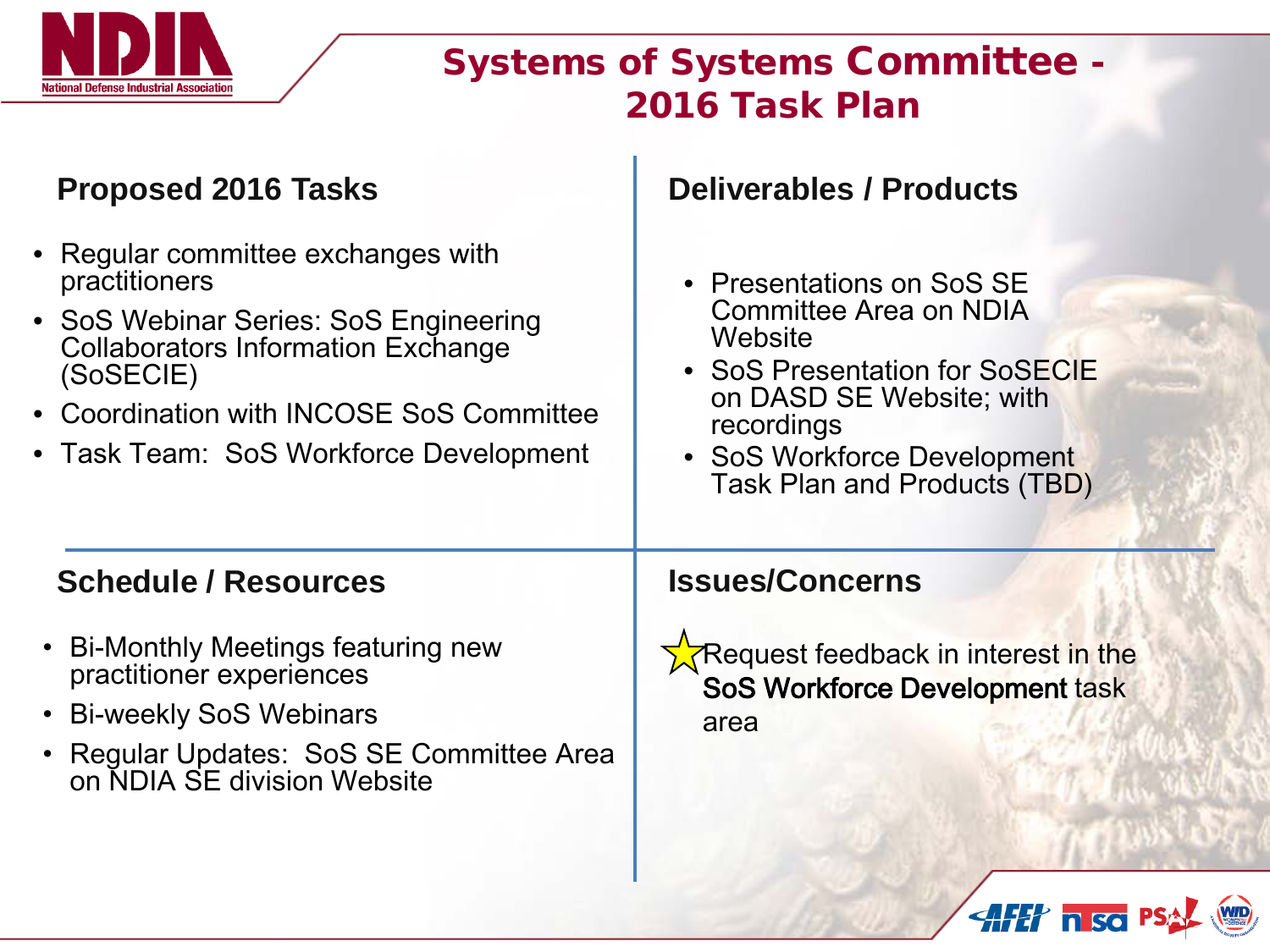

# **SoSECIE 2015 Webinar Series (1 of 2)**

*April 14, 2015* - **Critical Integration Links Identification for System of Systems** Mr. Subash Kafle and Dr. Jason McZara, The MITRE Corporation

*April 28, 2015* - **Synthesizing and Specifying Architectures for System of Systems** Dr. C. Robert Kenley, Purdue **University** 

*May 5, 2015* - **SoS Considerations in the Engineering of Systems** Dr. Judith Dahmann, The MITRE Corporation

*May 19, 2015 -* **Lifecycle Modeling Language and SoS** Dr. Steven Dam, SPEC Innovations

*June 9, 2015 -* **Lifecycle Verification of a System of Systems** Mr. Brian Hatchell, Mr. Fredrick Mauss, and Mr. Kurt **Silvers** 

Pacific Northwest National Laboratory

*July 28, 2015 -* **Maintaining Emergence in Systems of Systems Integration: A Contractual Approach using SysML**

Dr. Jeremy Bryans, Dr. John Fitzgerald, and Dr. Richard Payne, Newcastle University, UK Mr. Klaus Kristensen, Bang & **Olufsen** 

*August 11, 2015 -* **Systems Integration: He Who Hesitates Is Lost** Mr. James R. Armstrong, Stevens Institute of **Technology** 

*August 25, 2015 - A Practitioner's Approach Using Model Based Systems Engineering (MBSE) in Systems of Systems* Mr. Richard Deakins and Mr. Doug Parsons U.S. Army Aviation and Missile Research, Development and Engineering Center

*September 1, 2015* - **Approach to Capability-Based System-of-Systems Framework in Support of Naval Ship Design**  Dr. Santiago Balestrini-Robinson and Dr. Simon Briceño, Georgia Institute of Technology Cdr Jacques P. Olivier, Department of National Defence, Canada